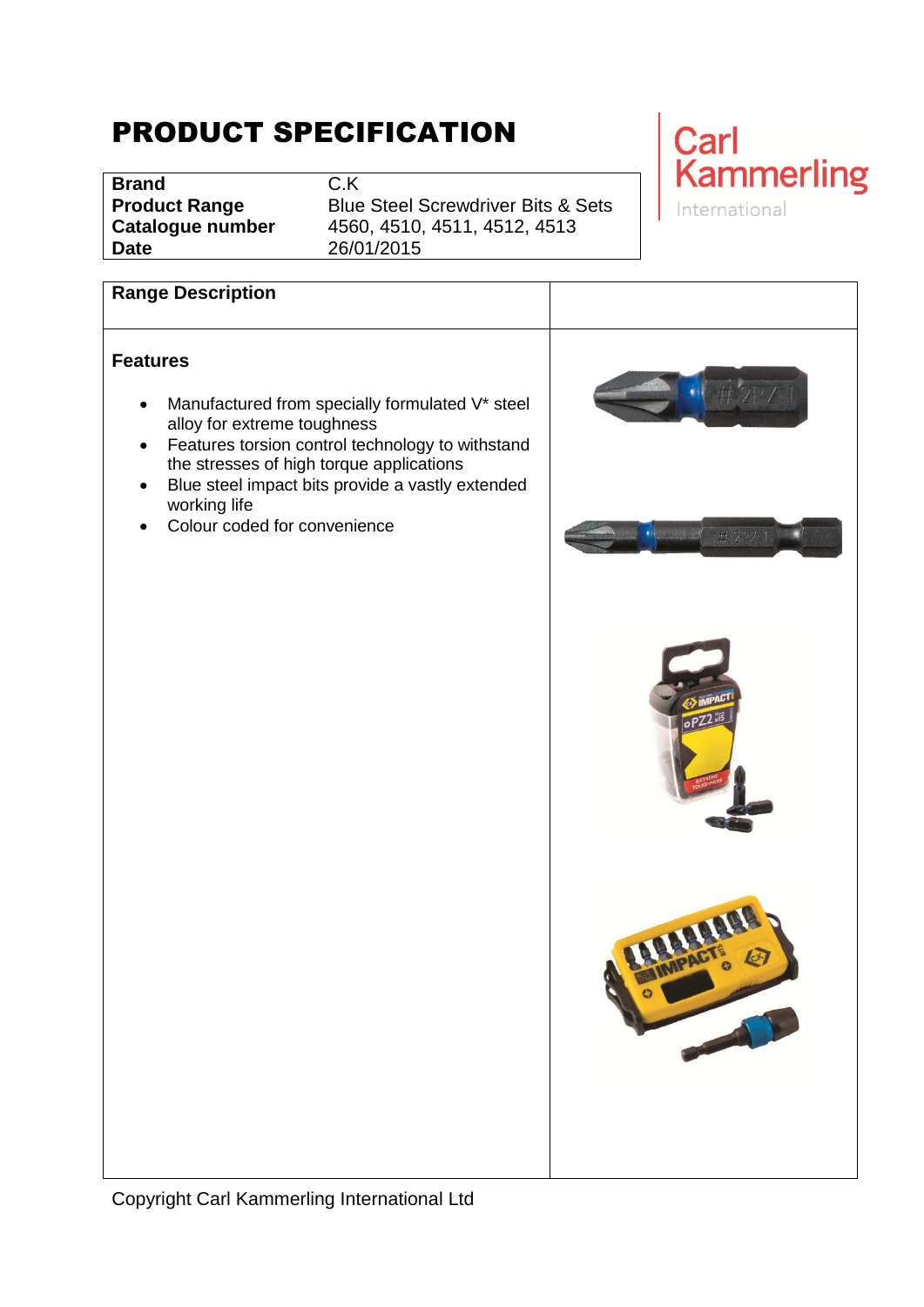

| <b>Item Number</b> | <b>Item Description</b>                                            | <b>EAN No</b>  | <b>Commodity</b><br>code | <b>Shelf</b><br>box Qty |
|--------------------|--------------------------------------------------------------------|----------------|--------------------------|-------------------------|
| T4560 PZ1          | Blue Steel Screwdriver Bit PZ1 x 25mm-<br>Loose                    |                | 82079030                 | 10                      |
| T4560 PZ2          | Blue Steel Screwdriver Bit PZ2 x 25mm-<br>Loose                    |                | 82079030                 | 10                      |
| T4560 PZ3          | Blue Steel Screwdriver Bit PZ3 x 25mm-<br>Loose                    |                | 82079030                 | 10                      |
| T4560 PZ1D         | Blue Steel Screwdriver Bit PZ1 x 25mm-<br>Carded triple pack       | 5013969996685  | 82079030                 | 20                      |
| T4560 PZ2D         | Blue Steel Screwdriver Bit PZ2 x 25mm-<br>Carded triple pack       | 5013969996678  | 82079030                 | 20                      |
| T4560 PZ3D         | Blue Steel Screwdriver Bit PZ3 x 25mm-<br>Carded triple pack       | 5013969996692  | 82079030                 | 20                      |
| T4560 PZ1L         | Blue Steel Screwdriver Bit PZ1 x 50mm-<br>Loose                    | $\frac{1}{2}$  | 82079030                 | 10                      |
| T4560 PZ2L         | Blue Steel Screwdriver Bit PZ2 x 50mm-<br>Loose                    |                | 82079030                 | 10                      |
| T4560 PZ1LD        | Blue Steel Screwdriver Bit PZ1 x 50mm-<br>Carded triple pack       | 5013969996715  | 82079030                 | 20                      |
| T4560 PZ2LD        | Blue Steel Screwdriver Bit PZ1 x 50mm-<br>Carded triple pack       | 5013969996722  | 82079030                 | 20                      |
| T4560 PZ2D15       | Blue Steel Screwdriver Bit PZ2 x 25mm-<br>Box of 15                | 5013969996753  | 82079030                 | 12                      |
| T4560 PZ2LD10      | Blue Steel Screwdriver Bit PZ2 x 50mm-<br>Box of 10                | 5013969996760  | 82079030                 | 12                      |
| T4560 PH1          | Blue Steel Screwdriver Bit PH1 x 25mm-<br>Loose                    |                | 82079030                 | 10                      |
| T4560 PH2          | Blue Steel Screwdriver Bit PH2 x 25mm-<br>Loose                    | $\blacksquare$ | 82079030                 | 10                      |
| T4560 PH3          | Blue Steel Screwdriver Bit PH3 x 25mm-<br>Loose                    | $\overline{a}$ | 82079030                 | 10                      |
| <b>T4560 PH2L</b>  | Blue Steel Screwdriver Bit PH2 x 50mm-<br>Loose                    | ä,             | 82079030                 | 10                      |
| <b>T4560 PH2LD</b> | Blue Steel Screwdriver Bit PH2 x 50mm-<br>Carded triple pack       | 5013969996746  | 82079030                 | 12                      |
| T4560 SL45         | <b>Blue Steel Screwdriver Bit Slotted</b><br>0.6x4.5mm, 25mm Loose | $\overline{a}$ | 82079030                 | 10                      |
| T4560 SL55         | <b>Blue Steel Screwdriver Bit Slotted</b><br>1.0x5.5mm, 25mm Loose |                | 82079030                 | 10                      |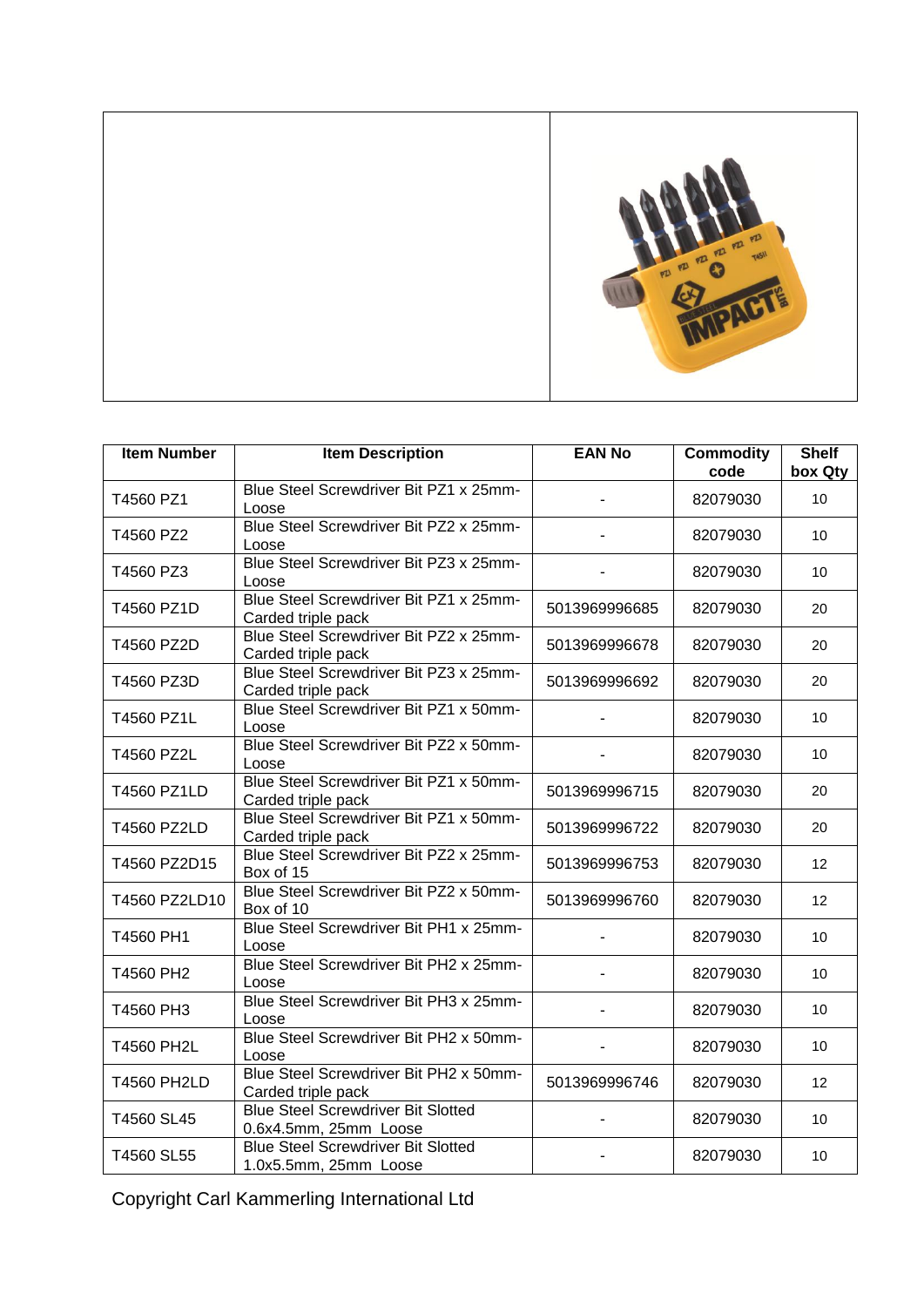| T4560 SL65   | <b>Blue Steel Screwdriver Bit Slotted</b><br>1.2x5mm, 25mm Loose |                | 82079030 | 10 |
|--------------|------------------------------------------------------------------|----------------|----------|----|
| T4560 TX05   | Blue Steel Screwdriver Bit TX05 x<br>25mm - Loose                |                | 82079030 | 10 |
| T4560 TX06   | <b>Blue Steel Screwdriver Bit TX06 x</b><br>25mm - Loose         |                | 82079030 | 10 |
| T4560 TX07   | Blue Steel Screwdriver Bit TX07 x<br>25mm - Loose                |                | 82079030 | 10 |
| T4560 TX08   | Blue Steel Screwdriver Bit TX08 x<br>25mm - Loose                |                | 82079030 | 10 |
| T4560 TX09   | Blue Steel Screwdriver Bit TX09 x<br>25mm - Loose                |                | 82079030 | 10 |
| T4560 TX10   | Blue Steel Screwdriver Bit TX10 x<br>25mm - Loose                |                | 82079030 | 10 |
| T4560 TX15   | Blue Steel Screwdriver Bit TX15 x<br>25mm - Loose                |                | 82079030 | 10 |
| T4560 TX20   | Blue Steel Screwdriver Bit TX20 x<br>25mm - Loose                |                | 82079030 | 10 |
| T4560 TX25   | <b>Blue Steel Screwdriver Bit TX25 x</b><br>25mm - Loose         |                | 82079030 | 10 |
| T4560 TX27   | Blue Steel Screwdriver Bit TX27 x<br>25mm - Loose                |                | 82079030 | 10 |
| T4560 TX30   | Blue Steel Screwdriver Bit TX30 x<br>25mm - Loose                |                | 82079030 | 10 |
| T4560 TX40   | Blue Steel Screwdriver Bit TX05 x<br>25mm - Loose                |                | 82079030 | 10 |
| T4560 TXTP10 | Blue Steel Screwdriver Bit TXTP10 x<br>25mm - Loose              |                | 82079030 | 10 |
| T4560 TXTP15 | Blue Steel Screwdriver Bit TXTP15 x<br>25mm - Loose              |                | 82079030 | 10 |
| T4560 TXTP20 | Blue Steel Screwdriver Bit TXTP20 x<br>25mm - Loose              |                | 82079030 | 10 |
| T4560 TXTP25 | Blue Steel Screwdriver Bit TXTP25 x<br>25mm - Loose              |                | 82079030 | 10 |
| T4560 TXTP30 | Blue Steel Screwdriver Bit TXTP30 x<br>25mm - Loose              | $\blacksquare$ | 82079030 | 10 |
| T4560 HEX25  | Blue Steel Screwdriver Bit Hex 2.5mm x<br>25mm - Loose           |                | 82079030 | 10 |
| T4560 HEX30  | Blue Steel Screwdriver Bit Hex 3.0mm x<br>25mm - Loose           |                | 82079030 | 10 |
| T4560 HEX40  | Blue Steel Screwdriver Bit Hex 4.0mm x<br>25mm - Loose           |                | 82079030 | 10 |
| T4560 HEX50  | Blue Steel Screwdriver Bit Hex 5.0mm x<br>25mm - Loose           |                | 82079030 | 10 |
| T4560 HEX60  | Blue Steel Screwdriver Bit Hex 6.0mm x<br>25mm - Loose           |                | 82079030 | 10 |
| T4560 ROB1   | Blue Steel Screwdriver Bit Robertson 1<br>x 25mm - Loose         |                | 82079030 | 10 |
| T4560 ROB2   | Blue Steel Screwdriver Bit Robertson 2<br>x 25mm - Loose         |                | 82079030 | 10 |
| T4560 ROB3   | Blue Steel Screwdriver Bit Robertson 3<br>x 25mm - Loose         |                | 82079030 | 10 |
| T4510        | 10 piece mixed bits set 25mm                                     | 5013969996630  | 82079030 | 20 |
| T4511        | 6 piece mixed PZD set 50mm                                       | 5013969996647  | 82079030 | 20 |
| T4512        | 6 piece mixed PH set 50mm                                        | 5013969996654  | 82079030 | 20 |
| T4513        | 6 Piece mixed Torx set 50mm                                      | 5013969996661  | 82079030 | 20 |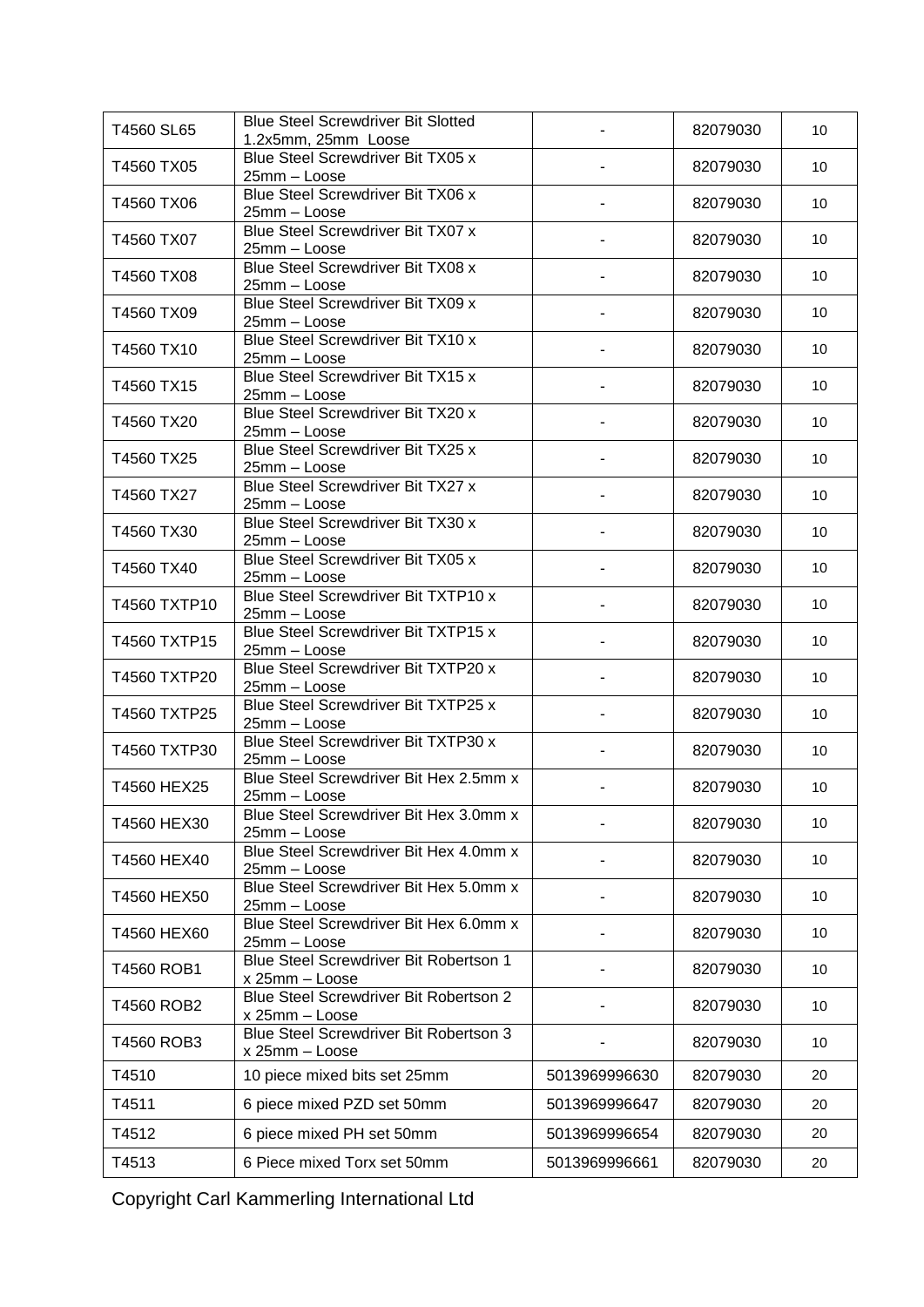| <b>Technical product</b><br>information |                                                                |
|-----------------------------------------|----------------------------------------------------------------|
| <b>Standards</b>                        | All 25mm Bits have DIN 3126-C6,3. ISO 1173 drive               |
| compliance                              | All 50mm single ended bits have DIN 3126-E6,3. ISO 1173 drive  |
| User health and                         |                                                                |
| safety information                      |                                                                |
| RoHS/WEEE                               | This product range does not fall within the scope of RoHS or   |
| compliance                              | <b>WEEE</b> regulations                                        |
| Material safety data                    | None applicable                                                |
| Warranty                                | C.K screwdriver bits are guaranteed for life against imperfect |
|                                         | materials or workmanship                                       |
|                                         | Normal wear and tear or damage caused through inappropriate    |
|                                         | use is not covered                                             |
| Country of origin                       | Taiwan                                                         |

### **Dimensional details**

|                    | Product only (Not on packaging) |                    |                     | <b>Product on primary packaging</b> |                          |                          |                          |                          |
|--------------------|---------------------------------|--------------------|---------------------|-------------------------------------|--------------------------|--------------------------|--------------------------|--------------------------|
| <b>Item</b>        | <b>Width mm</b>                 | <b>Depth</b><br>mm | <b>Height</b><br>mm | Net weight<br>g                     | Width mm                 | <b>Depth</b><br>mm       | <b>Height</b><br>mm      | <b>Gross</b><br>weight g |
| T4560 PZ1          | 6                               | 6                  | 25                  | 6                                   | $\overline{\phantom{a}}$ | $\blacksquare$           | $\overline{\phantom{a}}$ | $\overline{\phantom{a}}$ |
| T4560 PZ2          | 6                               | 6                  | 25                  | 6                                   | $\overline{\phantom{a}}$ | $\overline{\phantom{a}}$ | $\blacksquare$           | $\overline{\phantom{a}}$ |
| T4560 PZ3          | 6                               | 6                  | 25                  | 6                                   | $\overline{\phantom{a}}$ | $\overline{\phantom{a}}$ | $\overline{\phantom{a}}$ | $\overline{\phantom{a}}$ |
| T4560 PZ1D         | 6                               | 6                  | 25                  | 6                                   | 55                       | 130                      | 10                       | 21                       |
| T4560 PZ2D         | 6                               | 6                  | 25                  | 6                                   | 55                       | 130                      | 10                       | 24                       |
| T4560 PZ3D         | 6                               | 6                  | 25                  | 6                                   | 55                       | 130                      | 10                       | 26                       |
| T4560 PZ1L         | 6                               | 6                  | 50                  | 10                                  | $\overline{\phantom{a}}$ | $\overline{\phantom{a}}$ | $\blacksquare$           | $\overline{\phantom{0}}$ |
| T4560 PZ2L         | 6                               | 6                  | 50                  | 10                                  | $\overline{\phantom{a}}$ | $\overline{\phantom{a}}$ | $\blacksquare$           | $\blacksquare$           |
| T4560 PZ1LD        | 6                               | 6                  | 50                  | 10                                  | 55                       | 155                      | 11                       | 37                       |
| T4560 PZ2LD        | 6                               | $6\phantom{a}$     | 50                  | 10                                  | 55                       | 155                      | 11                       | 37                       |
| T4560 PZ3LD        | 6                               | 6                  | 50                  | 10                                  | 55                       | 155                      | 11                       | 37                       |
| T4560 PZ2D15       | 45                              | 25                 | 90                  | 92                                  | 45                       | 25                       | 90                       | 92                       |
| T4560 PZ2LD10      | 45                              | 25                 | 90                  | 124                                 | 45                       | 25                       | 90                       | 124                      |
| T4560 PH1          | 6                               | 6                  | 25                  | 6                                   | $\overline{\phantom{a}}$ | $\overline{\phantom{a}}$ | $\blacksquare$           | $\overline{\phantom{a}}$ |
| T4560 PH2          | 6                               | 6                  | 25                  | 6                                   | $\blacksquare$           | $\blacksquare$           | $\blacksquare$           | $\overline{\phantom{a}}$ |
| T4560 PH3          | 6                               | 6                  | 25                  | 6                                   | $\overline{\phantom{a}}$ | $\overline{\phantom{a}}$ | $\blacksquare$           | $\overline{\phantom{0}}$ |
| <b>T4560 PH2L</b>  | 6                               | 6                  | 50                  | 10                                  | $\overline{\phantom{a}}$ | $\overline{\phantom{a}}$ | ٠                        | $\overline{\phantom{0}}$ |
| <b>T4560 PH2LD</b> | 6                               | 6                  | 50                  | $10\,$                              | 55                       | 155                      | 11                       | 37                       |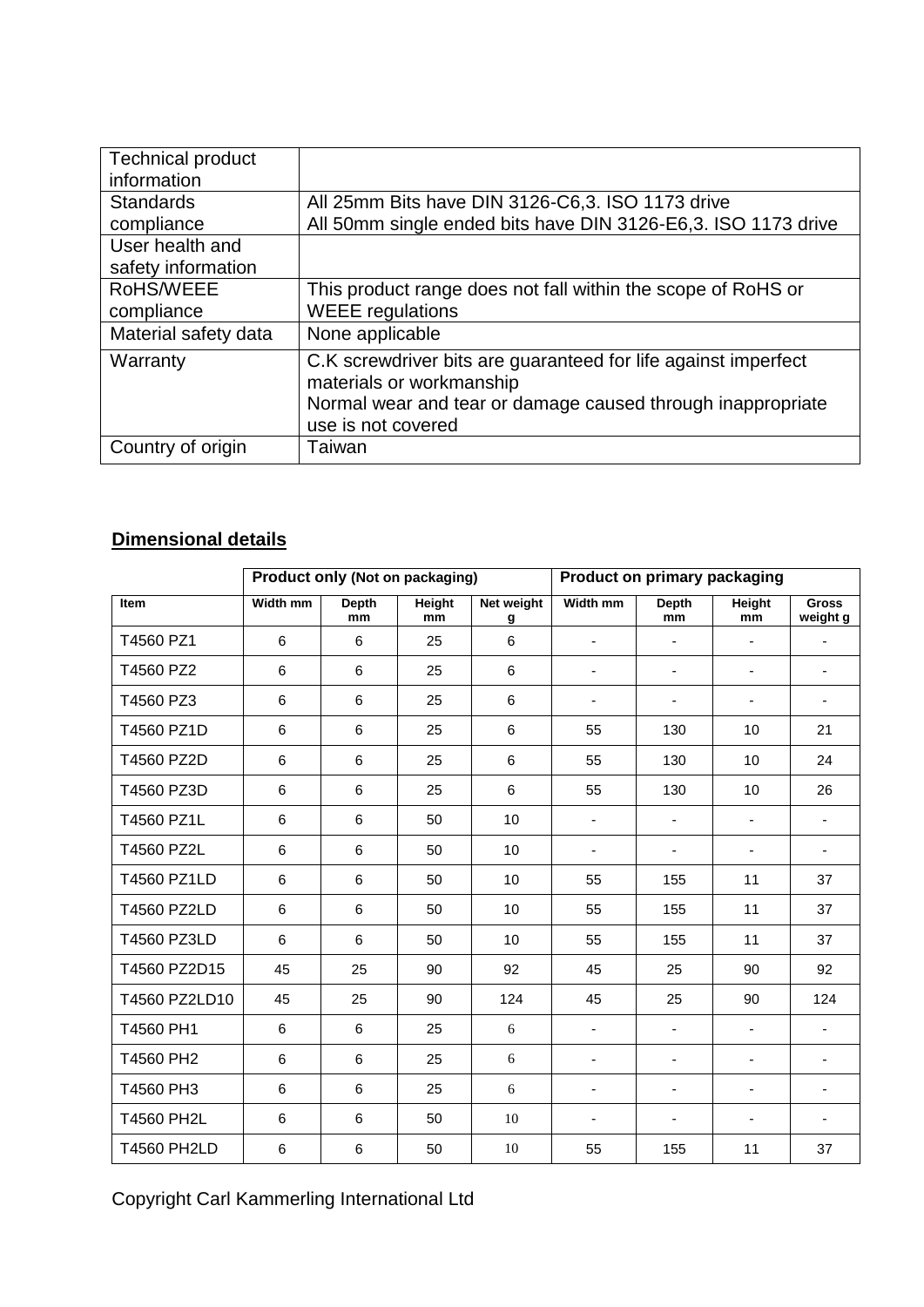| T4560 SL45   | $\,6$                    | $\,6$                    | 25             | 6                        | $\blacksquare$               | $\blacksquare$               | $\blacksquare$           | $\blacksquare$               |
|--------------|--------------------------|--------------------------|----------------|--------------------------|------------------------------|------------------------------|--------------------------|------------------------------|
| T4560 SL55   | 6                        | $\,6\,$                  | 25             | $\sqrt{6}$               | $\qquad \qquad \blacksquare$ | $\overline{\phantom{a}}$     | $\overline{\phantom{a}}$ | -                            |
| T4560 SL65   | 6                        | $\,6\,$                  | 25             | $\sqrt{6}$               | $\overline{\phantom{a}}$     | $\overline{\phantom{a}}$     | $\overline{\phantom{a}}$ | $\overline{\phantom{a}}$     |
| T4560 TX05   | 6                        | $\,6$                    | 25             | $\sqrt{6}$               | $\qquad \qquad \blacksquare$ | $\qquad \qquad \blacksquare$ | $\blacksquare$           | $\blacksquare$               |
| T4560 TX06   | 6                        | $\,6$                    | 25             | 6                        | -                            | $\overline{\phantom{0}}$     | $\overline{\phantom{a}}$ | $\overline{\phantom{a}}$     |
| T4560 TX07   | $\,6$                    | $\,6$                    | 25             | $\sqrt{6}$               | -                            | -                            | $\overline{\phantom{a}}$ | $\overline{\phantom{0}}$     |
| T4560 TX08   | 6                        | $\,6\,$                  | 25             | $\sqrt{6}$               | $\qquad \qquad \blacksquare$ | $\qquad \qquad \blacksquare$ | $\blacksquare$           | -                            |
| T4560 TX09   | 6                        | $\,6\,$                  | 25             | $\sqrt{6}$               | $\overline{\phantom{a}}$     | $\blacksquare$               | $\overline{\phantom{a}}$ | $\overline{\phantom{a}}$     |
| T4560 TX10   | 6                        | $\,6$                    | 25             | $\sqrt{6}$               | $\qquad \qquad \blacksquare$ | $\overline{\phantom{0}}$     | $\overline{\phantom{a}}$ | $\overline{\phantom{a}}$     |
| T4560 TX15   | 6                        | $\,6$                    | 25             | $\sqrt{6}$               | -                            | -                            | $\blacksquare$           | $\overline{\phantom{a}}$     |
| T4560 TX20   | $\,6$                    | $\,6$                    | 25             | $\sqrt{6}$               | -                            | $\overline{\phantom{0}}$     | $\overline{\phantom{a}}$ | $\overline{\phantom{a}}$     |
| T4560 TX25   | 6                        | $\,6\,$                  | 25             | $\sqrt{6}$               | $\qquad \qquad \blacksquare$ | $\overline{\phantom{0}}$     | $\blacksquare$           | $\overline{\phantom{0}}$     |
| T4560 TX27   | 6                        | $\,6\,$                  | 25             | $\sqrt{6}$               | $\blacksquare$               | $\qquad \qquad \blacksquare$ | $\overline{\phantom{a}}$ | $\overline{\phantom{a}}$     |
| T4560 TX30   | 6                        | $\,6$                    | 25             | $\sqrt{6}$               | $\overline{\phantom{a}}$     | $\qquad \qquad \blacksquare$ | $\overline{\phantom{a}}$ | $\overline{\phantom{a}}$     |
| T4560 TX40   | 6                        | $\,6\,$                  | 25             | $\sqrt{6}$               | -                            | $\overline{\phantom{0}}$     | $\blacksquare$           | $\overline{\phantom{0}}$     |
| T4560 TXTP10 | $\,6$                    | $\,6$                    | 25             | $\sqrt{6}$               | -                            | -                            | $\overline{\phantom{a}}$ | $\overline{\phantom{a}}$     |
| T4560 TXTP15 | 6                        | $\,6\,$                  | 25             | $\sqrt{6}$               | -                            | -                            | $\overline{\phantom{a}}$ | $\overline{\phantom{a}}$     |
| T4560 TXTP20 | $\,6$                    | $\,6\,$                  | 25             | $\sqrt{6}$               | $\overline{\phantom{a}}$     | $\overline{\phantom{a}}$     | $\blacksquare$           | $\overline{\phantom{a}}$     |
| T4560 TXTP25 | 6                        | $\,6$                    | 25             | $\sqrt{6}$               | $\qquad \qquad \blacksquare$ | $\qquad \qquad \blacksquare$ | $\blacksquare$           | $\blacksquare$               |
| T4560 TXTP30 | $\,6$                    | $\,6\,$                  | 25             | $\sqrt{6}$               | -                            | $\overline{\phantom{0}}$     | $\overline{\phantom{a}}$ | $\overline{\phantom{0}}$     |
| T4560 HEX25  | $\,6\,$                  | $\,6\,$                  | 25             | $\sqrt{6}$               | -                            | $\overline{\phantom{0}}$     | $\overline{\phantom{a}}$ | $\overline{\phantom{0}}$     |
| T4560 HEX30  | 6                        | $\,6\,$                  | 25             | $\sqrt{6}$               | -                            | -                            | $\overline{\phantom{0}}$ | -                            |
| T4560 HEX40  | 6                        | $\,6\,$                  | 25             | $\sqrt{6}$               | -                            | -                            | $\overline{\phantom{a}}$ | $\qquad \qquad \blacksquare$ |
| T4560 HEX50  | $\,6$                    | $\,6\,$                  | 25             | 6                        | $\qquad \qquad \blacksquare$ | $\overline{\phantom{0}}$     | $\blacksquare$           | -                            |
| T4560 HEX60  | 6                        | $\,6$                    | 25             | $\sqrt{6}$               | ۰                            | -                            | $\overline{\phantom{a}}$ |                              |
| T4560 ROB1   | 6                        | $\,6$                    | 25             | $\sqrt{6}$               | -                            | -                            | ۰                        | -                            |
| T4560 ROB2   | 6                        | 6                        | 25             | 6                        | $\overline{\phantom{a}}$     | ۰                            | ۰                        | $\qquad \qquad \blacksquare$ |
| T4560 ROB3   | 6                        | $\,6\,$                  | 25             | $\sqrt{6}$               | $\qquad \qquad \blacksquare$ | -                            | $\overline{\phantom{a}}$ | ۰                            |
| T4510        | $\overline{\phantom{a}}$ | $\blacksquare$           | $\blacksquare$ | $\blacksquare$           | 140                          | 135                          | 20                       | 97                           |
| T4511        | $\overline{\phantom{a}}$ | $\overline{\phantom{a}}$ | -              | $\overline{\phantom{a}}$ | 120                          | 120                          | 10                       | 88                           |
| T4512        | $\overline{\phantom{a}}$ | $\overline{\phantom{a}}$ | -              | ۰                        | 120                          | 120                          | 10                       | 88                           |
| T4513        | $\overline{\phantom{a}}$ | $\overline{\phantom{a}}$ | ۰              | ۰                        | 120                          | 120                          | 10                       | 88                           |
|              |                          |                          |                |                          |                              |                              |                          |                              |

|             | Shelf (Inner) box (secondary packaging) |              |            |  |  |  |  |
|-------------|-----------------------------------------|--------------|------------|--|--|--|--|
| <b>Item</b> | Width mm                                | Heiaht<br>mm | Net weight |  |  |  |  |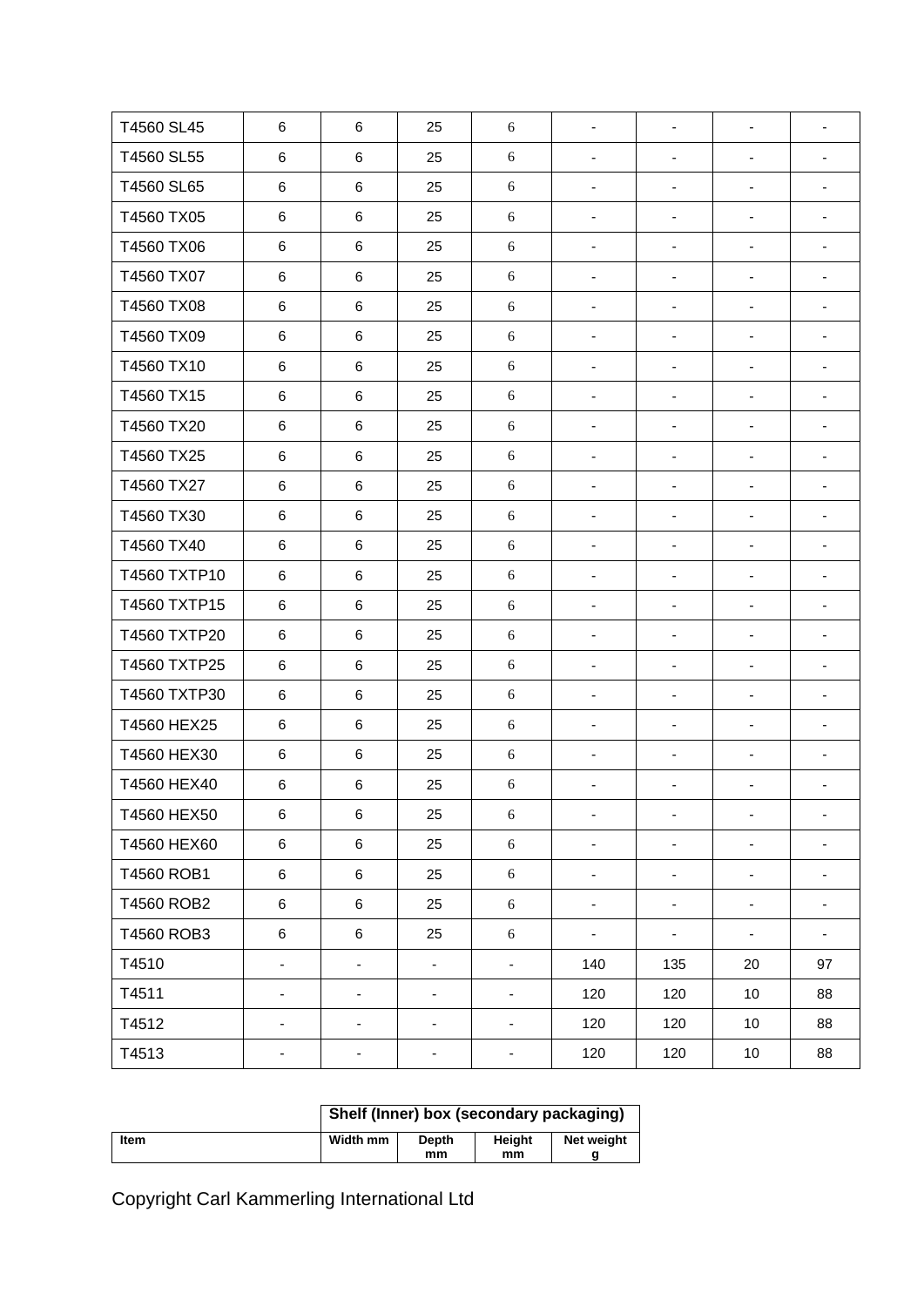| T4560 PZ1          | 60  | 115 | $\overline{7}$ | 61   |
|--------------------|-----|-----|----------------|------|
| T4560 PZ2          | 60  | 115 | $\overline{7}$ | 61   |
| T4560 PZ3          | 60  | 115 | $\overline{7}$ | 61   |
| T4560 PZ1D         | 55  | 155 | 110            | 450  |
| T4560 PZ2D         | 55  | 155 | 110            | 510  |
| T4560 PZ3D         | 55  | 155 | 110            | 550  |
| T4560 PZ1L         | 60  | 115 | 10             | 101  |
| T4560 PZ2L         | 60  | 115 | 10             | 101  |
| T4560 PZ1LD        | 55  | 155 | 110            | 770  |
| T4560 PZ2LD        | 55  | 155 | 110            | 770  |
| T4560 PZ3LD        | 55  | 155 | 110            | 770  |
| T4560 PZ2D15       | 100 | 160 | 100            | 1134 |
| T4560 PZ2LD10      | 100 | 160 | 100            | 1228 |
| T4560 PH1          | 60  | 115 | $\overline{7}$ | 61   |
| T4560 PH2          | 60  | 115 | $\overline{7}$ | 61   |
| T4560 PH3          | 60  | 115 | $\overline{7}$ | 61   |
| <b>T4560 PH2L</b>  | 60  | 115 | $\overline{7}$ | 61   |
| <b>T4560 PH2LD</b> | 60  | 115 | $\overline{7}$ | 101  |
| T4560 SL45         | 60  | 115 | $\overline{7}$ | 61   |
| T4560 SL55         | 60  | 115 | $\overline{7}$ | 61   |
| T4560 SL65         | 60  | 115 | 7              | 61   |
| T4560 TX05         | 60  | 115 | $\overline{7}$ | 61   |
| T4560 TX06         | 60  | 115 | $\overline{7}$ | 61   |
| T4560 TX07         | 60  | 115 | $\overline{7}$ | 61   |
| T4560 TX08         | 60  | 115 | $\overline{7}$ | 61   |
| T4560 TX09         | 60  | 115 | 7              | 61   |
| T4560 TX10         | 60  | 115 | $\overline{7}$ | 61   |
| T4560 TX15         | 60  | 115 | $\overline{7}$ | 61   |
| T4560 TX20         | 60  | 115 | $\overline{7}$ | 61   |
| T4560 TX25         | 60  | 115 | $\overline{7}$ | 61   |
| T4560 TX27         | 60  | 115 | $\overline{7}$ | 61   |
| T4560 TX30         | 60  | 115 | $\overline{7}$ | 61   |
| T4560 TX40         | 60  | 115 | $\overline{7}$ | 61   |
| T4560 TXTP10       | 60  | 115 | $\overline{7}$ | 61   |
| T4560 TXTP15       | 60  | 115 | $\overline{7}$ | 61   |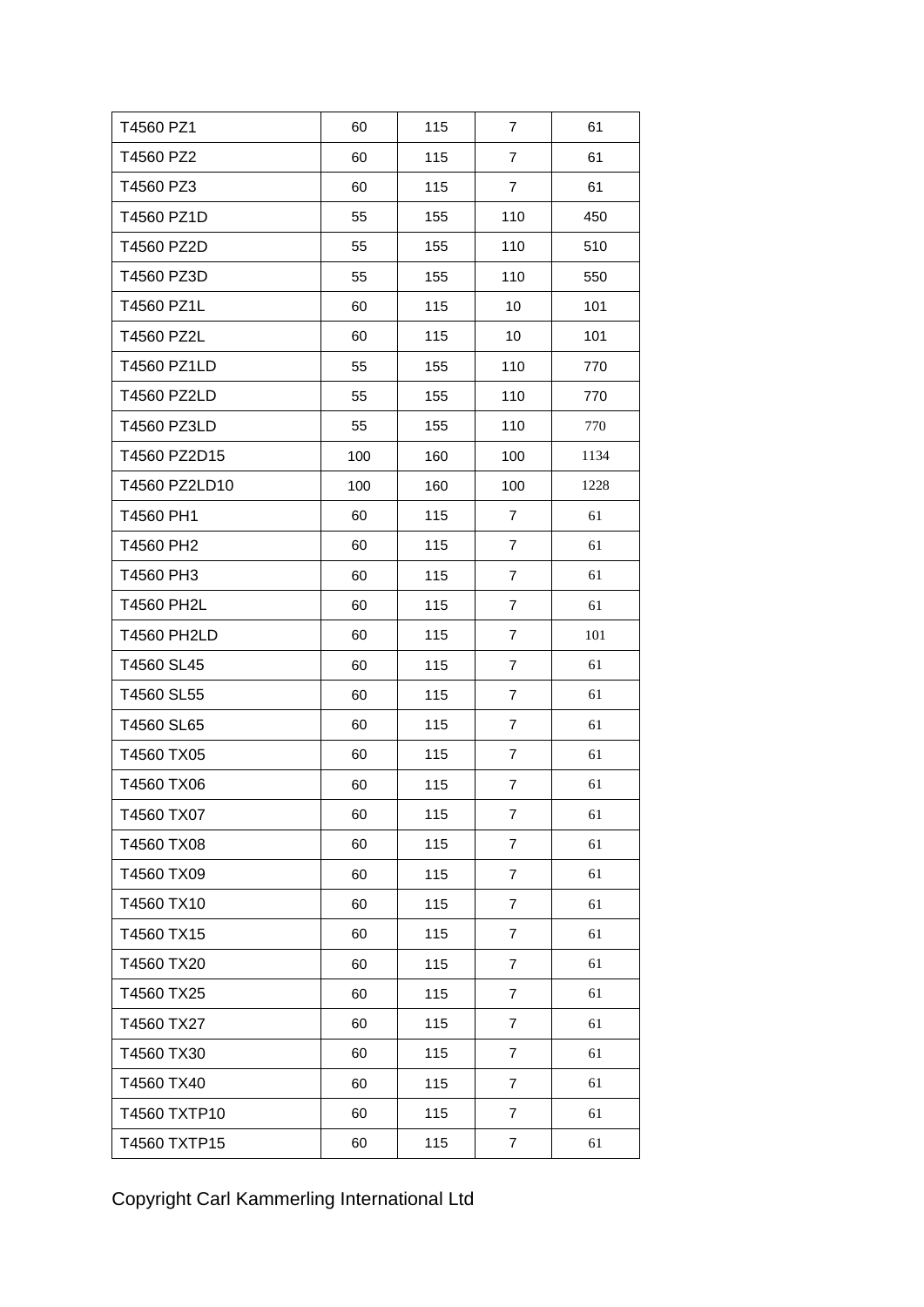| T4560 TXTP20 | 60  | 115 | $\overline{7}$ | 61   |
|--------------|-----|-----|----------------|------|
| T4560 TXTP25 | 60  | 115 | $\overline{7}$ | 61   |
| T4560 TXTP30 | 60  | 115 | $\overline{7}$ | 61   |
| T4560 HEX25  | 60  | 115 | $\overline{7}$ | 61   |
| T4560 HEX30  | 60  | 115 | $\overline{7}$ | 61   |
| T4560 HEX40  | 60  | 115 | $\overline{7}$ | 61   |
| T4560 HEX50  | 60  | 115 | $\overline{7}$ | 61   |
| T4560 HEX60  | 60  | 115 | $\overline{7}$ | 61   |
| T4560 ROB1   | 60  | 115 | $\overline{7}$ | 61   |
| T4560 ROB2   | 60  | 115 | $\overline{7}$ | 61   |
| T4560 ROB3   | 60  | 115 | $\overline{7}$ | 61   |
| T4510        | 140 | 160 | 150            | 1419 |
| T4511        | 110 | 160 | 150            | 1131 |
| T4512        | 110 | 160 | 150            | 1131 |
| T4513        | 110 | 160 | 150            | 1131 |

## **Packaging waste details**

|              | <b>Primary Packaging</b> |                          |                          | Secondary packaging (shelf box + any<br>other material not used in display) |                |            |                          |                           |
|--------------|--------------------------|--------------------------|--------------------------|-----------------------------------------------------------------------------|----------------|------------|--------------------------|---------------------------|
| <b>Item</b>  | <b>Plastic g</b>         | <b>Use</b>               | Card g                   | <b>Use</b>                                                                  | Plastic g      | <b>Use</b> | Card g                   | $\overline{\mathsf{Use}}$ |
| T4560 PZ1    | ٠                        | ٠                        | $\overline{\phantom{a}}$ | -                                                                           | 1              | Bag        | $\overline{\phantom{a}}$ | $\overline{\phantom{a}}$  |
| T4560 PZ2    |                          | $\blacksquare$           | -                        | $\blacksquare$                                                              | 1              | Bag        |                          |                           |
| T4560 PZ3    |                          | $\overline{\phantom{a}}$ | $\overline{\phantom{a}}$ | ٠                                                                           | $\mathbf{1}$   | Bag        | $\overline{\phantom{a}}$ | $\overline{\phantom{a}}$  |
| T4560 PZ1D   | 1                        | <b>Blister</b>           | 5                        | Card                                                                        | -              | ٠          | 30                       | <b>Box</b>                |
| T4560 PZ2D   | 1                        | <b>Blister</b>           | 5                        | Card                                                                        |                |            | 30                       | Box                       |
| T4560 PZ3D   | 1                        | <b>Blister</b>           | 5                        | Card                                                                        |                |            | 30                       | Box                       |
| T4560 PZ1L   |                          | $\blacksquare$           | $\overline{\phantom{a}}$ | $\overline{\phantom{a}}$                                                    | 1              | Bag        | $\overline{\phantom{a}}$ | $\blacksquare$            |
| T4560 PZ2L   |                          | $\blacksquare$           | $\overline{\phantom{0}}$ | ٠                                                                           | 1              | Bag        | $\overline{\phantom{0}}$ | ٠                         |
| T4560 PZ1LD  | $\overline{2}$           | <b>Blister</b>           | 5                        | Card                                                                        |                |            | 30                       | Box                       |
| T4560 PZ2LD  | $\overline{c}$           | <b>Blister</b>           | 5                        | Card                                                                        | $\blacksquare$ | ٠          | 30                       | <b>Box</b>                |
| T4560 PZ3LD  | 2                        | <b>Blister</b>           | 5                        | Card                                                                        |                |            | 30                       | <b>Box</b>                |
| T4560 PZ2D15 |                          |                          | $\overline{\phantom{0}}$ |                                                                             |                |            | 30                       | <b>Box</b>                |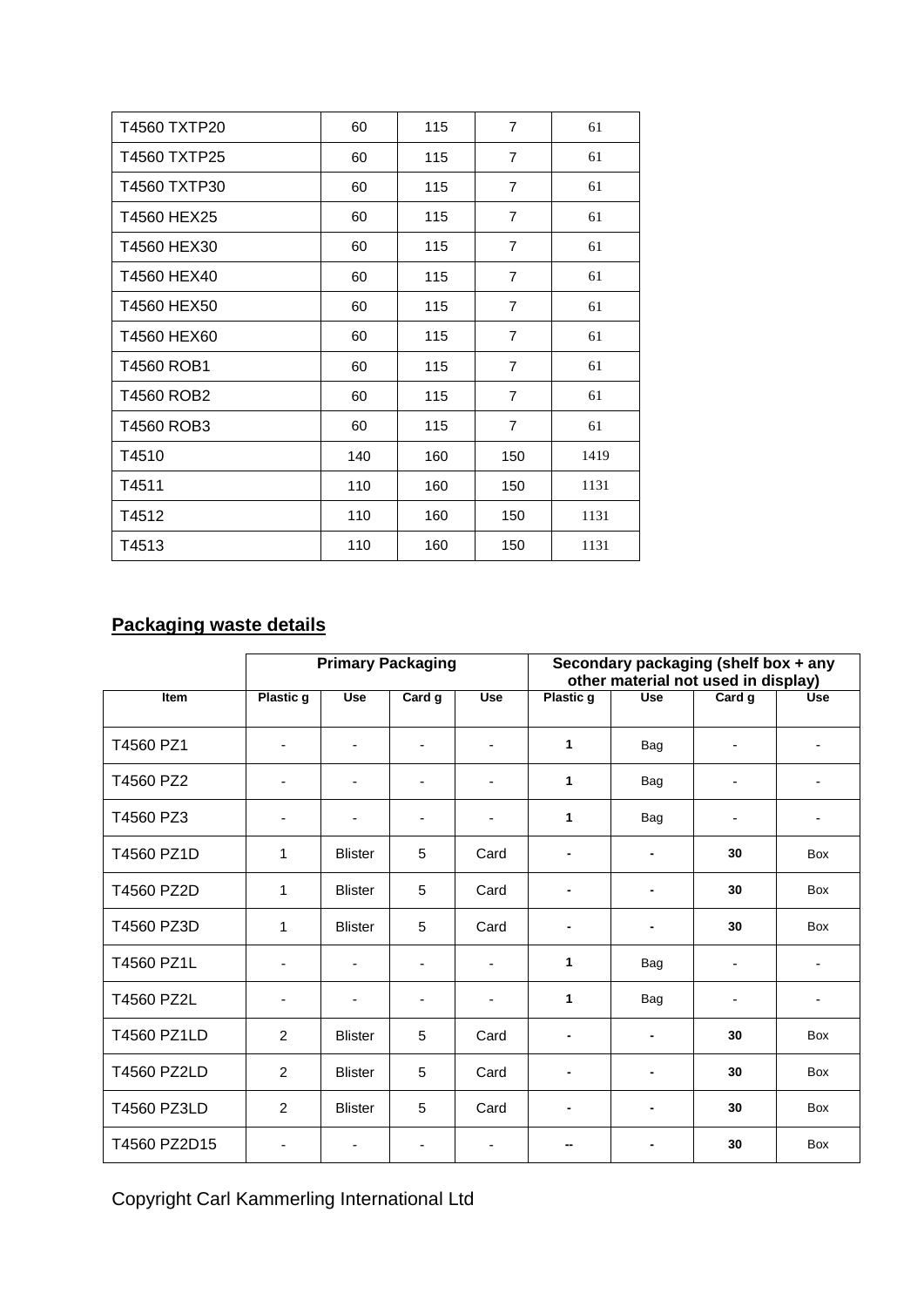| T4560 PZ2LD10      | $\overline{\phantom{a}}$     | $\overline{\phantom{m}}$     | $\overline{\phantom{0}}$     | $\overline{\phantom{a}}$ |              | $\qquad \qquad \blacksquare$ | 30                           | Box                          |
|--------------------|------------------------------|------------------------------|------------------------------|--------------------------|--------------|------------------------------|------------------------------|------------------------------|
| T4560 PH1          | $\blacksquare$               | $\blacksquare$               | $\blacksquare$               | $\overline{\phantom{a}}$ | $\mathbf{1}$ | <b>Bag</b>                   | $\overline{\phantom{a}}$     | $\overline{\phantom{a}}$     |
| T4560 PH2          | $\overline{\phantom{a}}$     | $\blacksquare$               | $\overline{\phantom{a}}$     | $\overline{\phantom{a}}$ | $\mathbf{1}$ | Bag                          | $\qquad \qquad \blacksquare$ | $\overline{\phantom{a}}$     |
| T4560 PH3          | $\overline{\phantom{a}}$     | $\qquad \qquad \blacksquare$ | $\overline{\phantom{a}}$     | $\overline{\phantom{a}}$ | $\mathbf{1}$ | <b>Bag</b>                   | $\qquad \qquad \blacksquare$ | $\overline{\phantom{a}}$     |
| <b>T4560 PH2L</b>  | $\overline{\phantom{a}}$     | $\blacksquare$               | $\overline{\phantom{a}}$     | $\overline{\phantom{a}}$ | $\mathbf{1}$ | <b>Bag</b>                   | $\qquad \qquad \blacksquare$ | $\overline{\phantom{a}}$     |
| <b>T4560 PH2LD</b> |                              |                              |                              |                          | $\mathbf{1}$ | <b>Bag</b>                   | $\qquad \qquad \blacksquare$ | $\overline{\phantom{a}}$     |
| T4560 SL45         | $\overline{\phantom{a}}$     | $\blacksquare$               | $\overline{\phantom{a}}$     | $\blacksquare$           | $\mathbf{1}$ | <b>Bag</b>                   | $\qquad \qquad \blacksquare$ | $\overline{\phantom{a}}$     |
| T4560 SL55         | $\overline{\phantom{a}}$     | $\qquad \qquad \blacksquare$ | $\overline{\phantom{a}}$     | $\overline{\phantom{a}}$ | $\mathbf{1}$ | <b>Bag</b>                   | $\overline{\phantom{a}}$     | ٠                            |
| T4560 SL65         | $\overline{\phantom{a}}$     | $\qquad \qquad \blacksquare$ | $\overline{\phantom{a}}$     | $\blacksquare$           | $\mathbf{1}$ | <b>Bag</b>                   | $\qquad \qquad \blacksquare$ | $\overline{\phantom{0}}$     |
| T4560 TX05         | $\overline{\phantom{a}}$     | $\overline{\phantom{m}}$     | $\overline{\phantom{a}}$     | $\overline{\phantom{a}}$ | $\mathbf{1}$ | <b>Bag</b>                   | $\qquad \qquad \blacksquare$ | $\overline{\phantom{a}}$     |
| T4560 TX06         | $\blacksquare$               | ä,                           | $\blacksquare$               | $\blacksquare$           | $\mathbf{1}$ | <b>Bag</b>                   | $\blacksquare$               | $\overline{\phantom{a}}$     |
| T4560 TX07         | $\overline{\phantom{a}}$     | $\overline{\phantom{a}}$     | $\overline{\phantom{a}}$     | $\overline{\phantom{a}}$ | $\mathbf{1}$ | <b>Bag</b>                   | $\qquad \qquad \blacksquare$ | $\overline{\phantom{a}}$     |
| T4560 TX08         | $\blacksquare$               | $\qquad \qquad \blacksquare$ | $\blacksquare$               | $\overline{\phantom{a}}$ | $\mathbf{1}$ | <b>Bag</b>                   | $\overline{\phantom{a}}$     | ٠                            |
| T4560 TX09         | $\overline{\phantom{a}}$     | $\overline{\phantom{0}}$     | $\overline{\phantom{a}}$     | $\overline{\phantom{a}}$ | $\mathbf 1$  | <b>Bag</b>                   | $\qquad \qquad \blacksquare$ | $\overline{\phantom{a}}$     |
| T4560 TX10         | $\overline{\phantom{a}}$     | $\blacksquare$               | $\overline{\phantom{a}}$     | $\overline{\phantom{a}}$ | $\mathbf{1}$ | <b>Bag</b>                   | $\qquad \qquad \blacksquare$ | $\blacksquare$               |
| T4560 TX15         | $\overline{\phantom{a}}$     | $\blacksquare$               | $\overline{\phantom{a}}$     | $\overline{\phantom{a}}$ | $\mathbf{1}$ | Bag                          | $\qquad \qquad \blacksquare$ | $\overline{\phantom{a}}$     |
| T4560 TX20         | $\overline{\phantom{a}}$     | $\blacksquare$               | $\overline{\phantom{a}}$     | $\overline{\phantom{a}}$ | $\mathbf{1}$ | <b>Bag</b>                   | $\qquad \qquad \blacksquare$ | $\overline{\phantom{a}}$     |
| T4560 TX25         | $\overline{\phantom{a}}$     | $\qquad \qquad \blacksquare$ | $\overline{\phantom{a}}$     | $\overline{\phantom{a}}$ | $\mathbf{1}$ | <b>Bag</b>                   | $\overline{\phantom{a}}$     | $\overline{\phantom{a}}$     |
| T4560 TX27         | $\qquad \qquad \blacksquare$ | $\overline{\phantom{a}}$     | $\overline{\phantom{a}}$     | $\blacksquare$           | $\mathbf{1}$ | <b>Bag</b>                   | $\qquad \qquad \blacksquare$ | $\overline{\phantom{a}}$     |
| T4560 TX30         | -                            | $\overline{\phantom{0}}$     | $\qquad \qquad \blacksquare$ | $\blacksquare$           | $\mathbf{1}$ | <b>Bag</b>                   | $\qquad \qquad \blacksquare$ | $\overline{\phantom{a}}$     |
| T4560 TX40         | $\overline{\phantom{a}}$     | ä,                           | $\frac{1}{2}$                | $\blacksquare$           | $\mathbf{1}$ | Bag                          | $\qquad \qquad \blacksquare$ | $\overline{\phantom{a}}$     |
| T4560 TXTP10       | $\overline{\phantom{0}}$     | $\overline{\phantom{0}}$     | $\overline{\phantom{a}}$     | ۰                        | $\mathbf{1}$ | Bag                          | $\qquad \qquad \blacksquare$ | $\overline{\phantom{a}}$     |
| T4560 TXTP15       | $\blacksquare$               | $\qquad \qquad \blacksquare$ | $\overline{\phantom{a}}$     | $\overline{\phantom{a}}$ | $\mathbf{1}$ | Bag                          | $\qquad \qquad \blacksquare$ | $\blacksquare$               |
| T4560 TXTP20       | ۰                            | $\qquad \qquad \blacksquare$ | $\overline{\phantom{a}}$     | ۰                        | $\mathbf{1}$ | Bag                          | $\qquad \qquad \blacksquare$ | $\overline{\phantom{a}}$     |
| T4560 TXTP25       | $\frac{1}{2}$                | $\blacksquare$               | $\blacksquare$               | $\overline{\phantom{a}}$ | $\mathbf{1}$ | Bag                          | $\qquad \qquad \blacksquare$ | $\qquad \qquad \blacksquare$ |
| T4560 TXTP30       | $\overline{\phantom{0}}$     | $\overline{\phantom{a}}$     | $\overline{\phantom{a}}$     | $\overline{\phantom{a}}$ | $\mathbf{1}$ | Bag                          | $\qquad \qquad \blacksquare$ | $\overline{\phantom{0}}$     |
| T4560 HEX25        | $\overline{\phantom{a}}$     | $\blacksquare$               | $\overline{\phantom{a}}$     | $\overline{\phantom{a}}$ | $\mathbf 1$  | Bag                          | $\qquad \qquad \blacksquare$ | $\overline{\phantom{0}}$     |
| T4560 HEX30        | $\overline{\phantom{a}}$     | $\overline{\phantom{a}}$     | $\overline{\phantom{a}}$     | ٠                        | $\mathbf{1}$ | Bag                          | $\qquad \qquad \blacksquare$ | -                            |
| T4560 HEX40        | $\overline{\phantom{a}}$     | $\overline{\phantom{0}}$     | $\overline{\phantom{0}}$     | ۰                        | $\mathbf 1$  | Bag                          | $\qquad \qquad \blacksquare$ | $\overline{\phantom{a}}$     |